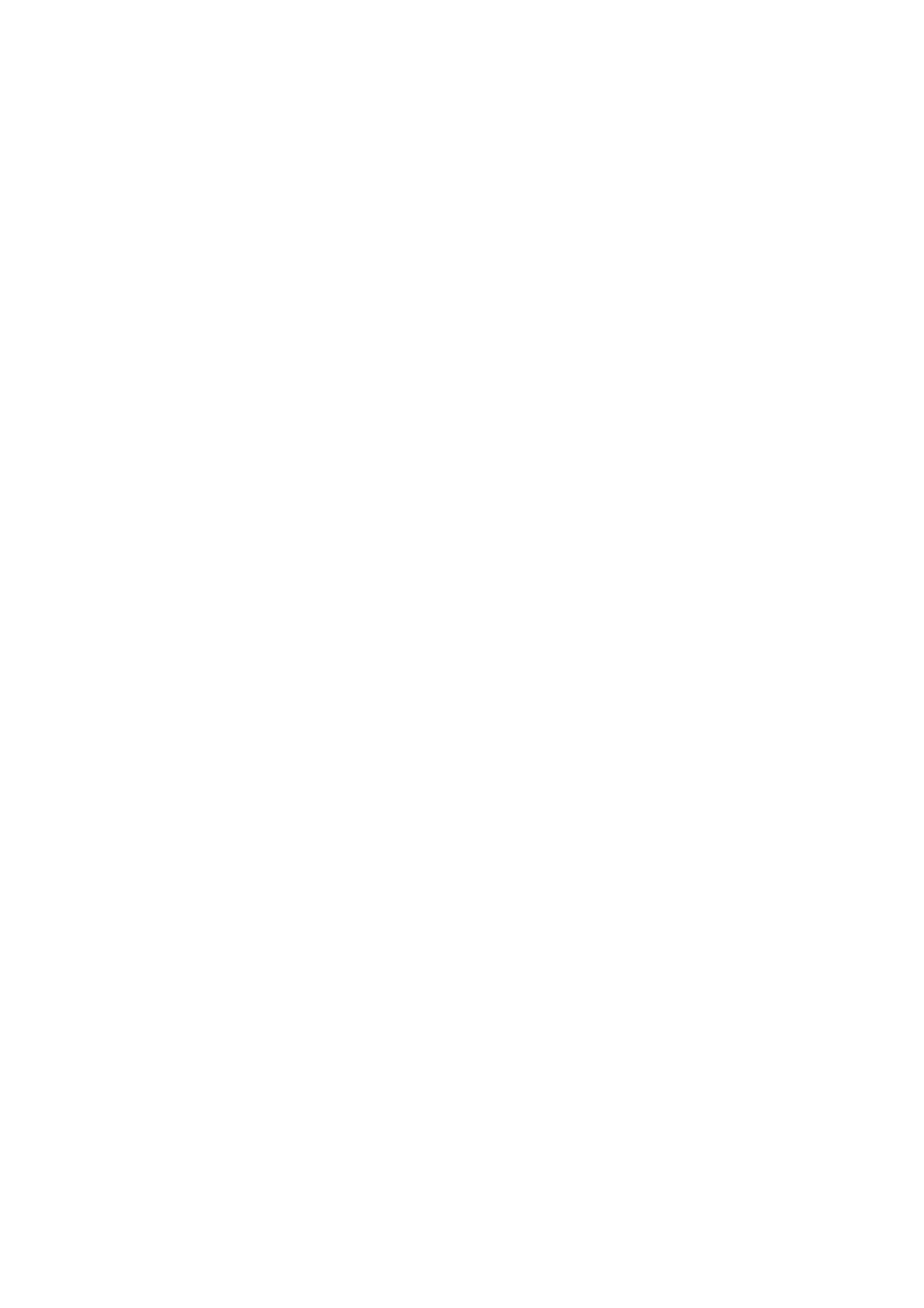## **Table of Contents**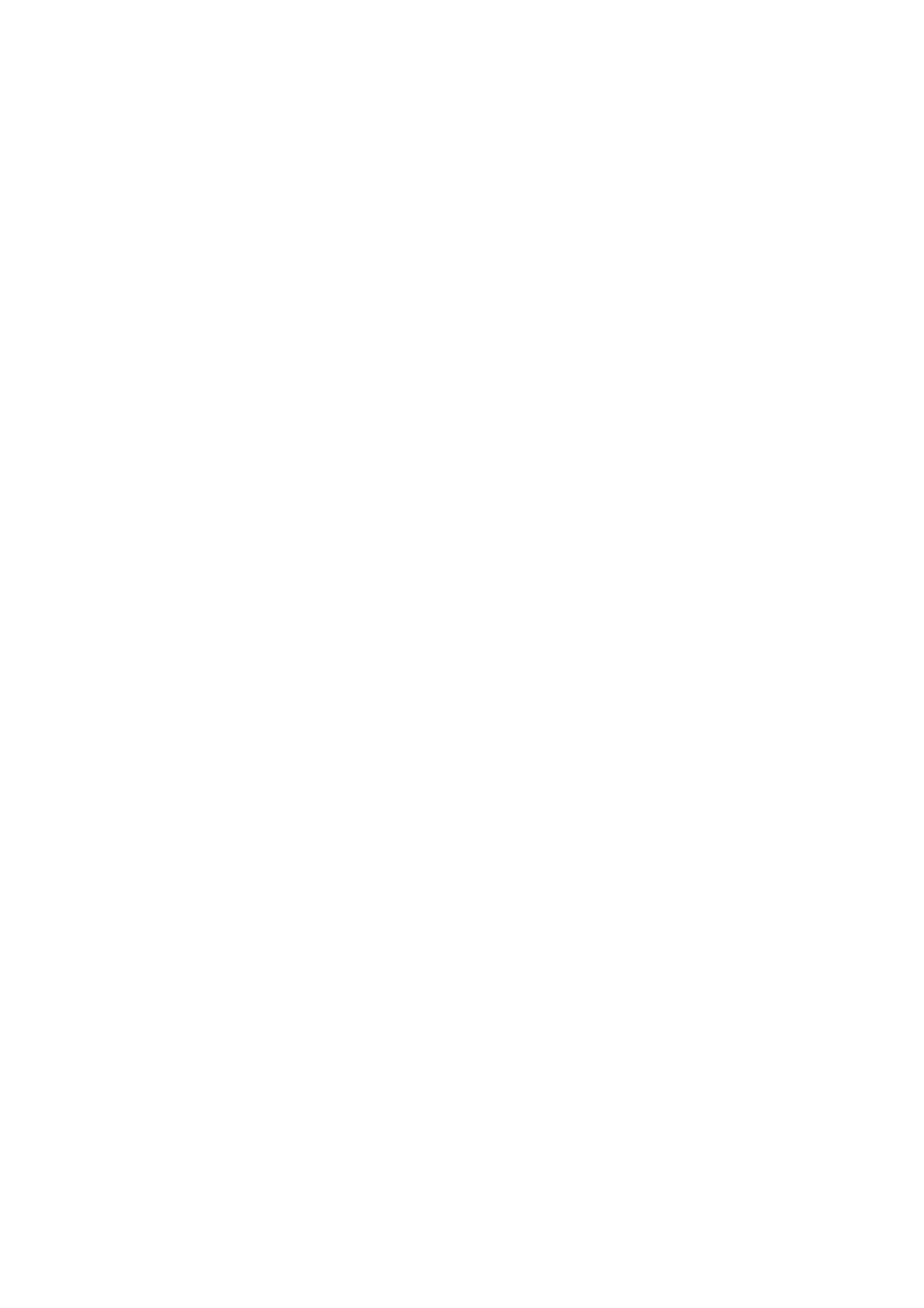## **Using AT Commands**

### **Introduction**

This document explains how to configure and use the Terminal Adapter (TA) functionality of an IP Office Control Unit.

The TA functionality is achieved by connecting a Terminal (or a PC running Terminal Emulation Software) to the DTE port of the Control Unit and then issuing AT commands.

The AT command must be entered in a specific format to be recognised and executed. Each command begins with the letters **AT** (Attention), which are then followed by a sequence of letters, numbers and symbols. Each command is terminated by a carriage return (the **Return** or **Enter** key).

### **Command Mode.**

The DTE ports has two modes; Command Mode and Data Transfer Mode. The port only accepts AT commands when it is in AT Command Mode.

This occurs when the unit is first power up, when it is in an unconnected state or after the Escape Sequence is entered in the Data Transfer mode.

If **AT** is entered when the port is in Command Mode, the response "**OK**" is given.

### **Escape Sequence.**

When the DTE port is in the Data Transfer mode, the Escape Sequence returns it to Command Mode. The default Escape Sequence consists of a one second pause, three **+++** characters and then another one second pasue.

The pause length before and after the escape charactes is set by **ATS12**. The escape characters set by **ATS2** command.

The **ATO** command returns the DTE port back into Data Transfer Mode.

The Escape Sequence can be disabled using ATS2=128. This prevents any false escapes into Command Mode during Data Transfer Mode.

### **Configuration Profiles (ATZn, AT&Fn and AT&Wn).**

The Control Unit allows configuration parameters to be stored in 3 different profiles (0, 1 and 2). At reboot these profiles all have default values.

To save the port's current configuration settings to one of the profiles the **AT&Wn** command should be used. To load the configurations settings from a particular profile use the **ATZn** command. To return a profile back to the default settings use the **AT&Fn** command.

• **Note:** 

All profiles return to default values after a reboot. See Setting Default AT Settings for a method of automatically issuing AT commands whenever the Control Unit reboots.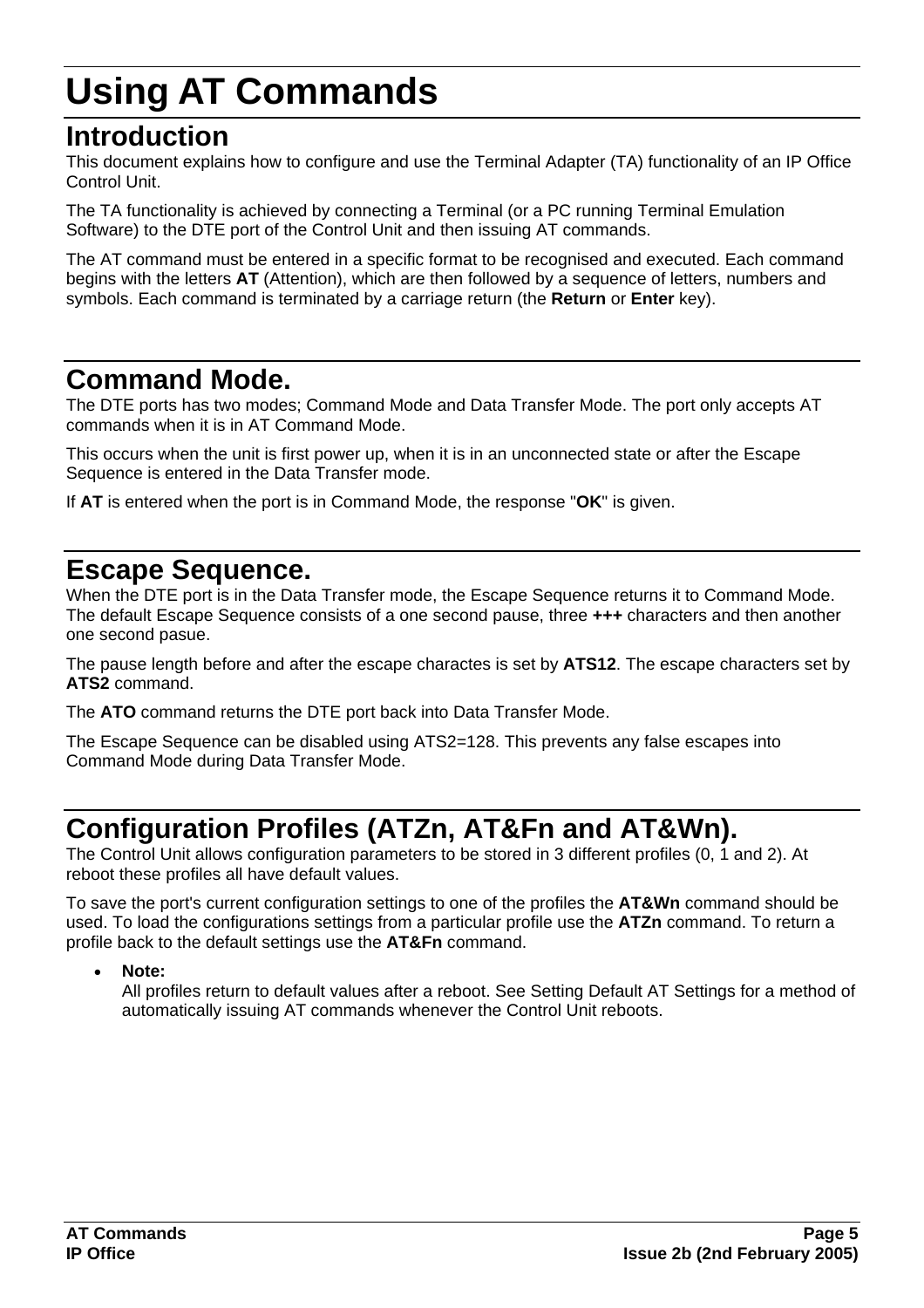### **DTE Port Connection Settings**

Access to the DTE port requires a serial cable supplied by Avaya. You also require an asynchronous terminal program or terminal device.

The default port settings are:

- **Bits per second:** 38400.
- **Data Bits:** 8.
- **Parity:** None.
- **Stop Bits:** 1.
- **Flow Control:** None.
- **Emulation:** TTY or VT100.

### **Setting Default AT Settings**

DTE port settings entered using AT commands are not saved as part of the Control Unit's flash memory. Therefore they are lost whenever the Control Unit is rebooted.

In order to issue a set of AT configuration commands each time the Control unit is rebooted, a user called '**DTEDefault**' should be created using the Manager application. The settings required can then be entered as AT commands in that user's SourceNumbers table.

### **Monitoring DTE Port Usage**

The Monitor application can be used to display activity on the DTE port. Selecting **Settings | DTE** and then **DTE Command Tx** and **DTE Command Rx** to display AT commands.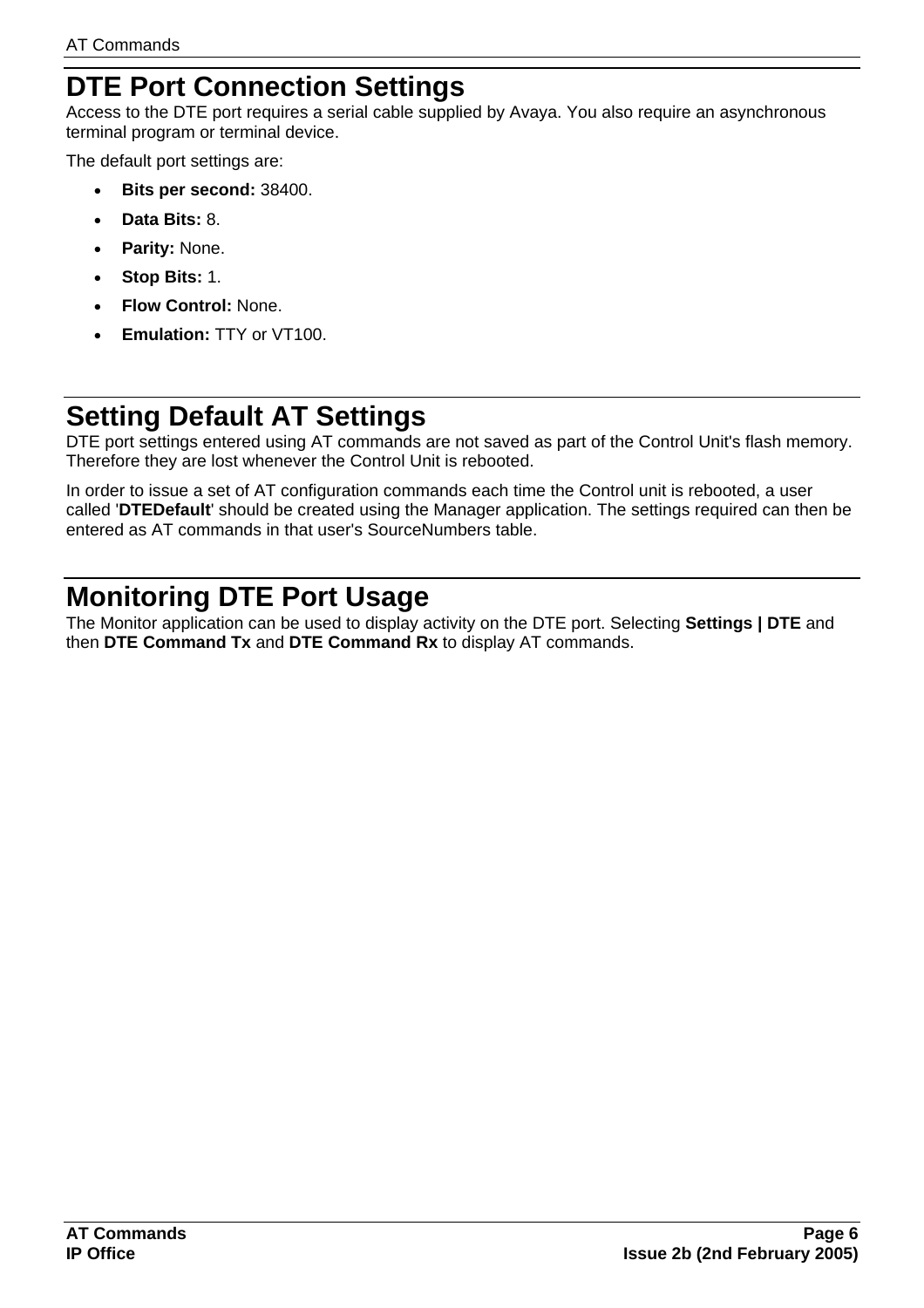## **AT Commands**

### **Summary of AT Commands**

The table below lists the AT commands within this manual.

| <b>Command</b> | <b>Description</b>             | <b>Possible Values</b>                                                                      | <b>Default</b> |
|----------------|--------------------------------|---------------------------------------------------------------------------------------------|----------------|
| <b>ATA</b>     | Answer call.                   |                                                                                             |                |
| <b>ATBn</b>    | Set mode.                      | $0 = PPP$<br>$1 = \text{MLPPP}$<br>$2 = V120 - Normal$<br>$3 = V110$<br>4 = V120 - UI first | 0              |
| <b>ATD</b>     | Dial.                          |                                                                                             |                |
| <b>ATE</b>     | Echo.                          | $\overline{0}$ = Off.<br>$1 = On.$                                                          | 1              |
| <b>ATH</b>     | Hang up call.                  |                                                                                             |                |
| <b>ATI</b>     | Display TA Information.        |                                                                                             |                |
| <b>ATO</b>     | Resume session.                |                                                                                             |                |
| <b>ATSn</b>    | S-register configuration.      | See ATS - S-Register<br>Configuration.                                                      |                |
| <b>ATVn</b>    | Set Response Mode.             | $0 = Digital$<br>$1 =$ Verbose.                                                             | 1              |
| <b>ATZn</b>    | Load profile.                  | 0, 1 or 2.                                                                                  | 0              |
| AT&A           | Set AutoCall destination.      |                                                                                             |                |
| AT&Bn          | Set Bearer Capability.         | $0 =$ Digital.<br>$1 =$ Speech.<br>$2 = 56k/V.110.$                                         | 0              |
| AT&Cn          | DCD behaviour.                 | $0 =$ Always on.<br>$1 =$ Follows call.<br>2 = Pulse disconnect.                            | 1              |
| AT&Dn          | DTR action.                    | $0 =$ Ignore.<br>$1 =$ AutoDial destination.<br>$2 = Drop call.$<br>$3 = Drop$ and reset.   | $\overline{c}$ |
| AT&Fn          | Set Profile to Default Values. | 0, 1, 2 or (none).<br>$(none) = current settings.$                                          |                |
| AT&Hn          | Flow control.                  | $0 = \text{None}.$<br>$3 = RTS/CTS$ .<br>$4 = XON/XOFF$ .                                   | 3              |
| AT&Rn          | Baud Rate.                     | DTE speed (bps).<br>$0 =$ AutoBaud.                                                         | 0              |
| AT&Sn          | DSR behaviour.                 | $0 =$ Always on.<br>$1 =$ Follows call.                                                     | 0              |
| AT&Vn          | V.110 Rate.                    | $0 = 38400$ bps.<br>$1 = 19200$ bps.<br>$= 9600$ bps.<br>$3 = 4800$ bps.                    | $\overline{2}$ |
| AT&Wn          | Save current configuration.    | 0, 1 or 2.                                                                                  | 0              |
| AT*An          | Multi-link bandwidth mode.     | $0 =$ Permanent.<br>$1 = On$ demand.                                                        | 1              |
| AT*Bn          | Multi-link BACP mode.          | $0 = \text{Off}.$<br>$1 = On.$                                                              | 0              |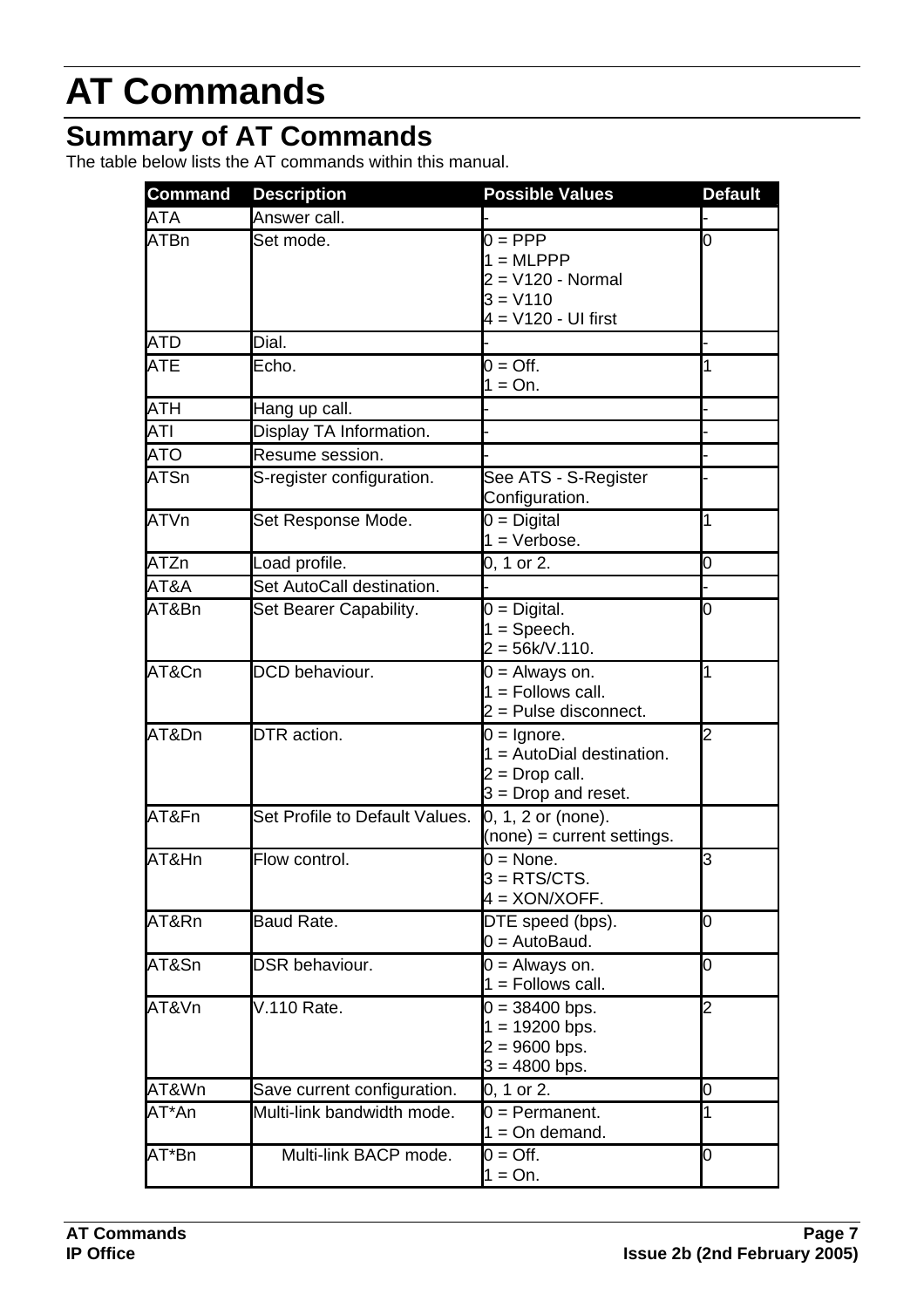### **ATA - Answer Call**

The Auto Answer function is controlled via the **ATA** and the **ATS0** commands.

The **ATA** command allows the incoming call to be answered manually.

The **ATS0** command sets the number of rings detected before the unit will answer the incoming call. The value of **ATS0** should be set to any value between 1 and 127. Setting **ATS0** to 0 disables Auto Answer.

### **ATBn - Set Mode**

The **ATBn** command is used to set the way in which the data received and transmitted on the ISDN link is structured.

- **ATB0 Point to Point Protocol (PPP)** *(Default)* Sets the link protocol to PPP. This is used when the remote end of the link only allows one connection per user.
- **ATB1 Multi Link Point to Point Protocol (MLPPP)** Sets the link protocol to MLPPP. This is used when the remote end of the link allows multiple simultaneous connections from the same source.
- **ATB2 V.120 (Numbered Datagrams)**

Sets the link protocol to V.120 (Numbered datagrams). V.120 is a standard rate adaptation mechanism used by TA's to convert asynchronous data, received from the PC, to synchronous data on the ISDN connection.

#### • **ATB3 - V.110**

Sets the link protocol to V.110. V.110 is also a rate adaptation mechanism. Its main use is for data connections over the GSM Network.

• **ATB20 - V.120 (Un-numbered datagrams)** Sets the link protocol to V.120 (un-numbered datagrams). This option should be used if it is not possible to establish a V.120 connection using ATB2.

### **ATD - Dial**

The **ATD** command causes the Control Unit to dial a number. Spaces, hyphens, parenthesis or other punctuation can be interspersed with the number to be dialled to make the command easier to read. For example the following **ATD** commands are all valid :-

```
ATD 01923 123456 
ATD 01923-123456 
ATD (01923)123456
```
• **Note**:

To place calls to destinations which use sub-addressing, @ is used. For example ATD 01923 123456@01 where "01" is the destination sub-address.

### **ATE - DTE Character Echo**

This command instructs the DTE port whether to echo characters received whilst in the command mode.

- **ATE0 Disable character echo**
- **ATE1 Enable character echo** *(Default)*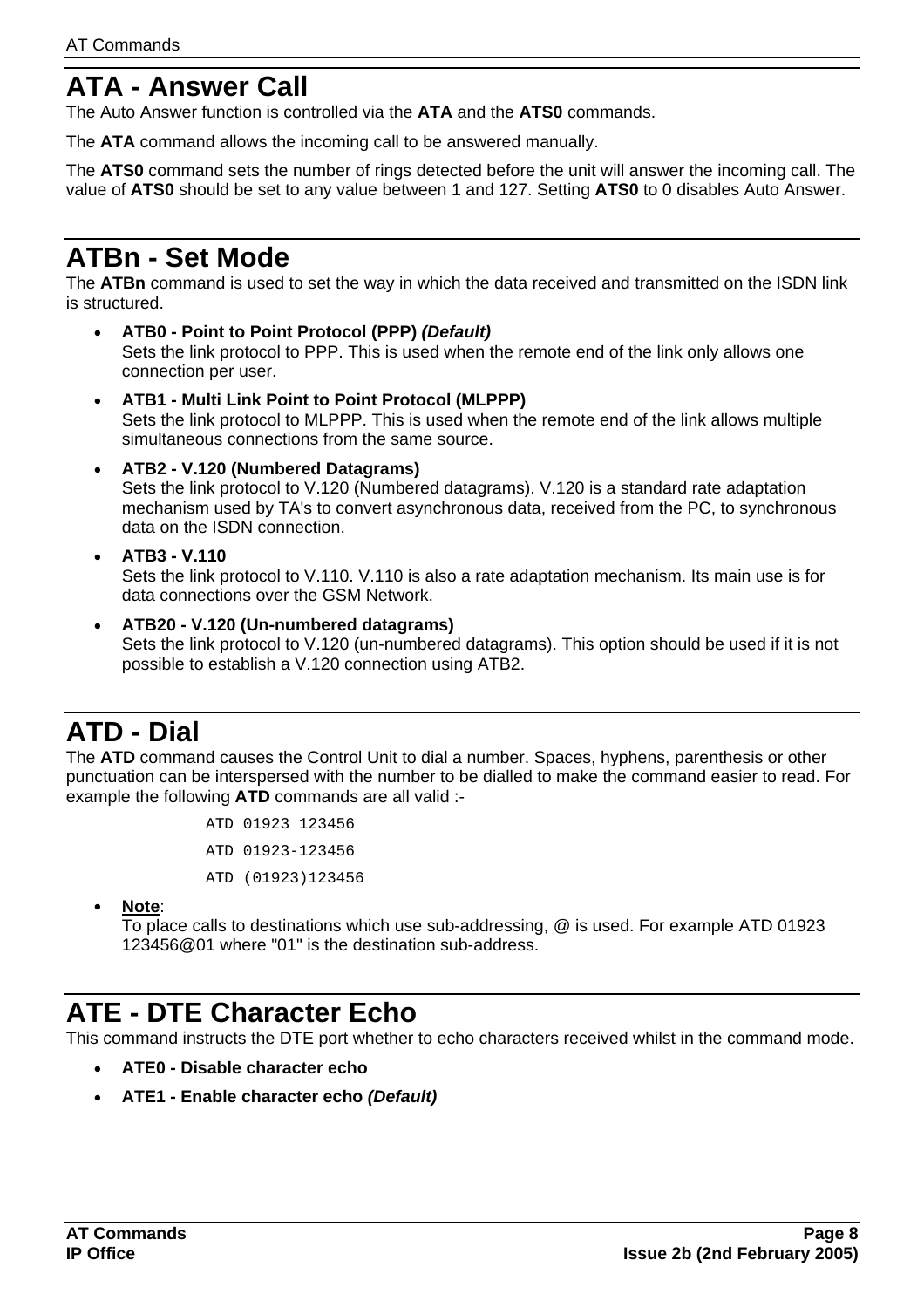### **ATH - Hang Up**

The **ATH** command is used to disconnect a call in progress. To disconnect a call, escape to the command mode and type in **ATH**. The Control Unit will terminate the connection and hang up the call.

### **ATI - Information**

This command is used (mainly by Plug and Play utilities) to obtain product information.

- **ATI0** displays the product number.
- **ATI1** outputs the string "Network Alchemy Ltd."
- **ATI2** displays the product description.
- **ATI3** displays the version string.
- **ATI9** displays the product's plug and play ID.

### **ATO - Resume Session**

Once the Control Unit establishes a call it enters Data Transfer Mode in which it is ready to send and receive data.

Normally the unit remains in this mode until either the call is terminated or the terminal sends the escape sequence. If the latter occurs then the DTE port is placed in Command Mode. The unit can be returned back to Data Transfer mode using the **ATO** command.

### **ATS - S-Register Configuration**

S-registers contain values that determine how the TA operates.

- To display the value in S-register "x" use the command **ATSx**.
- To alter the value of S-register "x" use the command **ATSx=n**.

#### The table below lists the S-registers supported.

| Register                 | <b>Description</b>         | <b>Possible Values</b>                    | <b>Default Value</b> |
|--------------------------|----------------------------|-------------------------------------------|----------------------|
| S <sub>0</sub>           | Auto-Answer.               | Range: $0 - 255$ ( $0 =$ Disabled)        |                      |
| $\overline{\mathsf{S}1}$ | Ring counter (Read only).  |                                           |                      |
| S <sub>2</sub>           | Escape character.          | Range: $0 - 127$ ( $0 =$ Disabled)        | $43 (+)$             |
| S <sub>3</sub>           | Carriage Return character. | Range: 0 - 127                            | 13                   |
| S <sub>4</sub>           | Line Feed character.       | Range: 0 - 127                            | 10                   |
| $\overline{\text{S5}}$   | Back Space character.      | Range: 0 - 127                            | 8                    |
| ls7                      | Dial timeout.              | Range: 1 - 255 secs.<br>Measured in secs. | 30 (30 sec)          |
| <b>S10</b>               | DCD pulse length.          | Range: 1 - 255<br>Measured in 1/10 sec.   | 14 (1.4 sec).        |
| S <sub>12</sub>          | Guard time.                | Range: 0 - 255<br>Measured in 1/50 sec.   | 50 (1.0 sec).        |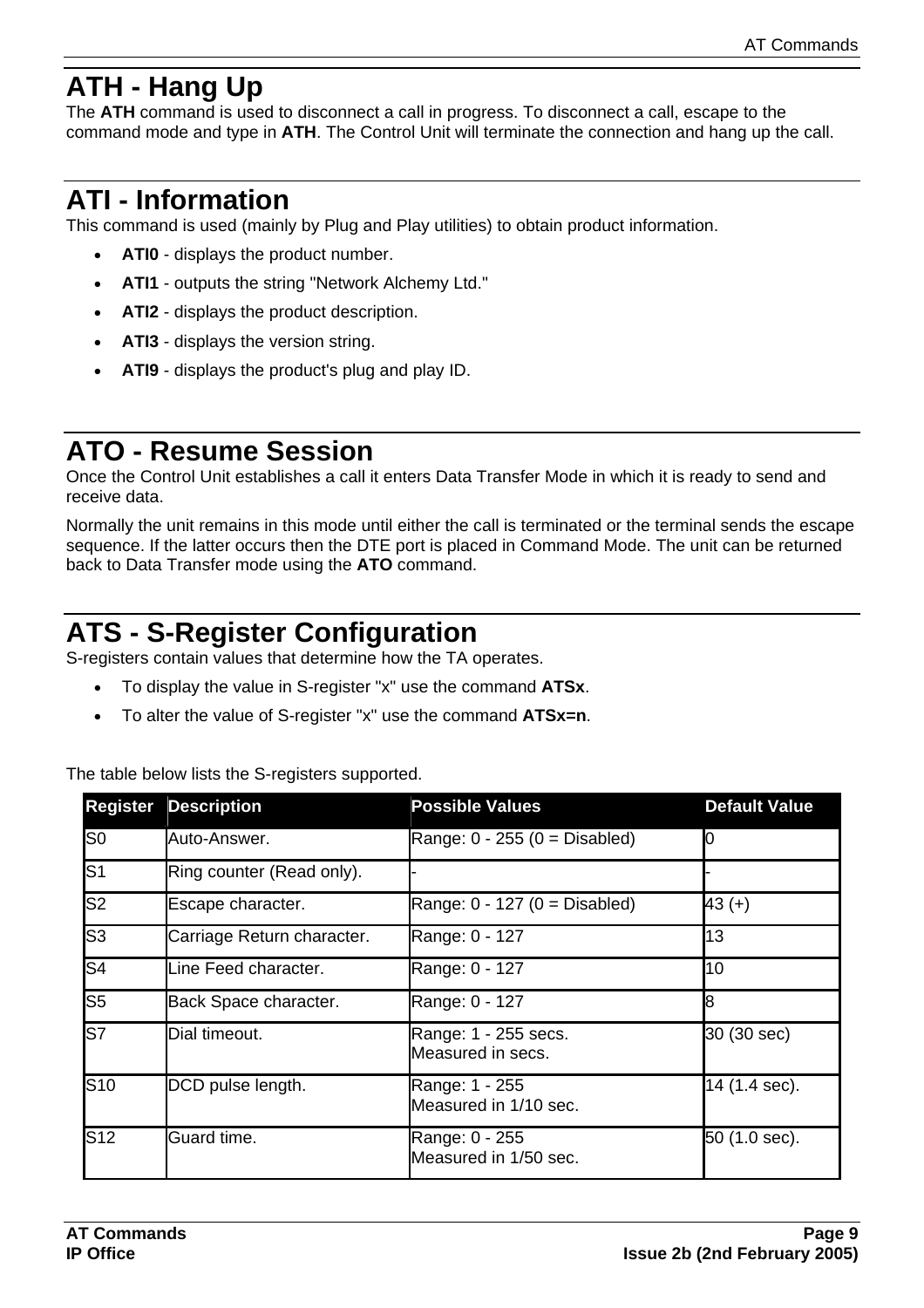### **ATVn - Set Response Mode**

Some PCs require the DTE port's Response Mode to be set to digital, but verbose mode is easier for the user to interpret and understand.

In verbose mode typical port responds are "OK" and "Error". In digital mode the same responses become "01" and "04".

- **ATV0 Digital Mode**
- **ATV1 Verbose Mode** *(Default)*

### **ATZ - Load Profile**

**ATZn** command is used to load the port's settings with those stored in profile **n** (see AT&Wn - Save Current Configuration).

For example **ATZ2** loads port with the settings stored in profile 2.

### **AT&A - Set AutoCall Destination**

This command is used in conjunction with the **AT&D1** command (see AT&Dn - DTR Action) to auto-dial a number when required.

The **AT&A** command is used to store the destination number. The destination number is entered using the following formats:-

AT&A01923123456

AT&A=01923123456

The current stored number can be viewed by entering an **AT&A?** command.

### **AT&Bn - Bearer Capability**

This command sets the units Bearer Capability. The Control Unit sends the Bearer Capability Mode to the ISDN Switch when the unit initiates an outgoing call. The Mode setting should mirror that set at the remote end of the link.

The options are:

- **AT&B0 Digital Mode (Data)** *(Default)*
- **AT&B1 Speech Mode (3.1 kHz audio)**
- **AT&B2 V.110 Mode (V.110)**

### **AT&Cn - DCD Behaviour**

This command controls the DCD output (DTE port pin 8). There are three choices:

- **AT&C0 DCD always ON** The DCD output pin is always forced on regardless of the call state.
- **AT&C1 Follow Call** *(Default)*  DCD is in the off state until the Control Unit detects and establishes an incoming call.
- **AT&C2 Pulse Disconnect** DCD is always forced on except during the call disconnect sequence, where it is pulsed off. The DCD off pulse time is controlled by S-register 10.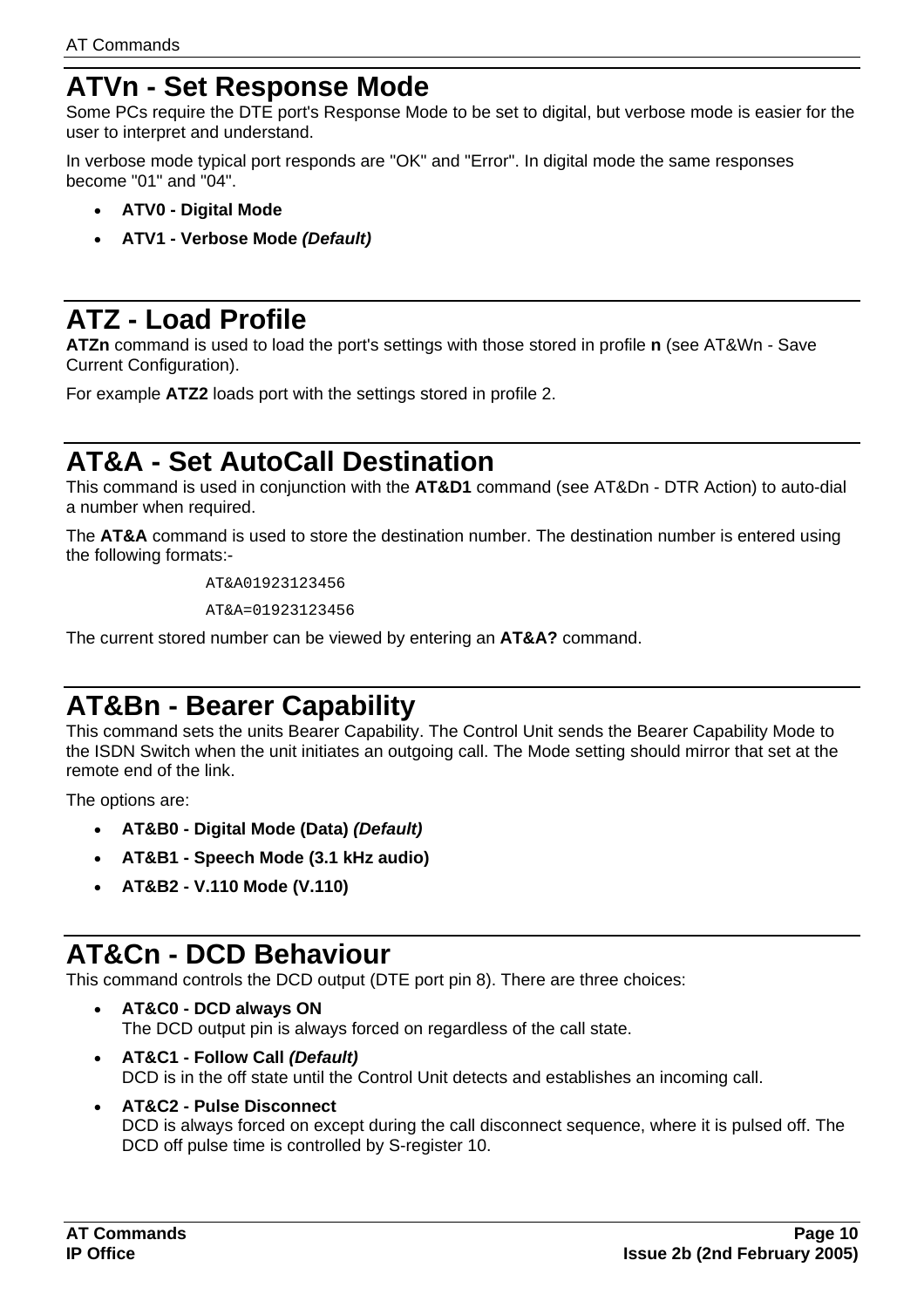### **AT&Dn - DTR Action**

This command monitors the status of the DTR input (DTE port pin 20) and acts as follows:

- **AT&D0 Ignore** The status of the DTR control signal is ignored.
- **AT&D1 Auto Dial Destination** The number stored in the unit with the **AT&A** command is automatically dialled when DTR is on.
- **AT&D2 Drop Call** *(Default)* When the DTR changes from the on to off, any call in progress is dropped.
- **AT&D3 Drop Call and Reset** When DTR changes from the on to off, any call in progress is dropped and the unit is then reset.

### **AT&Fn - Default Configuration**

Use the **AT&Fn** command to load profile **n** with default settings. If **n** is omitted then the current DTE port settings are set to default.

### **AT&Hn - Flow Control**

This command controls the flow of data between the attached TA and the DTE port. This is parameter is important when the speed of the asynchronous connection between the TA and DTE port is greater than the speed of the link to the remote site.

The flow control option regulates the flow of data between the TA and the Control Unit ensuring that there is no loss of data due to the differing speeds.

- **AT&H0 No Flow Control**
- **AT&H3 RTS/CTS Flow Control** *(Default)* Also known as Out of Band or Hardware Flow Control.
- **AT&H4 XON/XOFF Flow Control** Also known as In Band or Software Flow Control.

### **AT&Rn - DTE Baud Rate**

This command sets the speed at which the attached TA communicates with DTE port. **AT&R0** (the default) can be used for automatic speed and parity detection.

### **AT&Sn - DSR Behaviour.**

This command sets the functionality of the DSR output (DTE port pin 6).

- **AT&S0 Always On** *(Default)* DSR is always on, whether there is a call in progress or not.
- **AT&S1 Follow Call**  DSR is on only while a call is in process. When **AT&S1** is used the DSR control signal is off until the Control Unit begins the call connect sequence, then remains on until the call is dropped.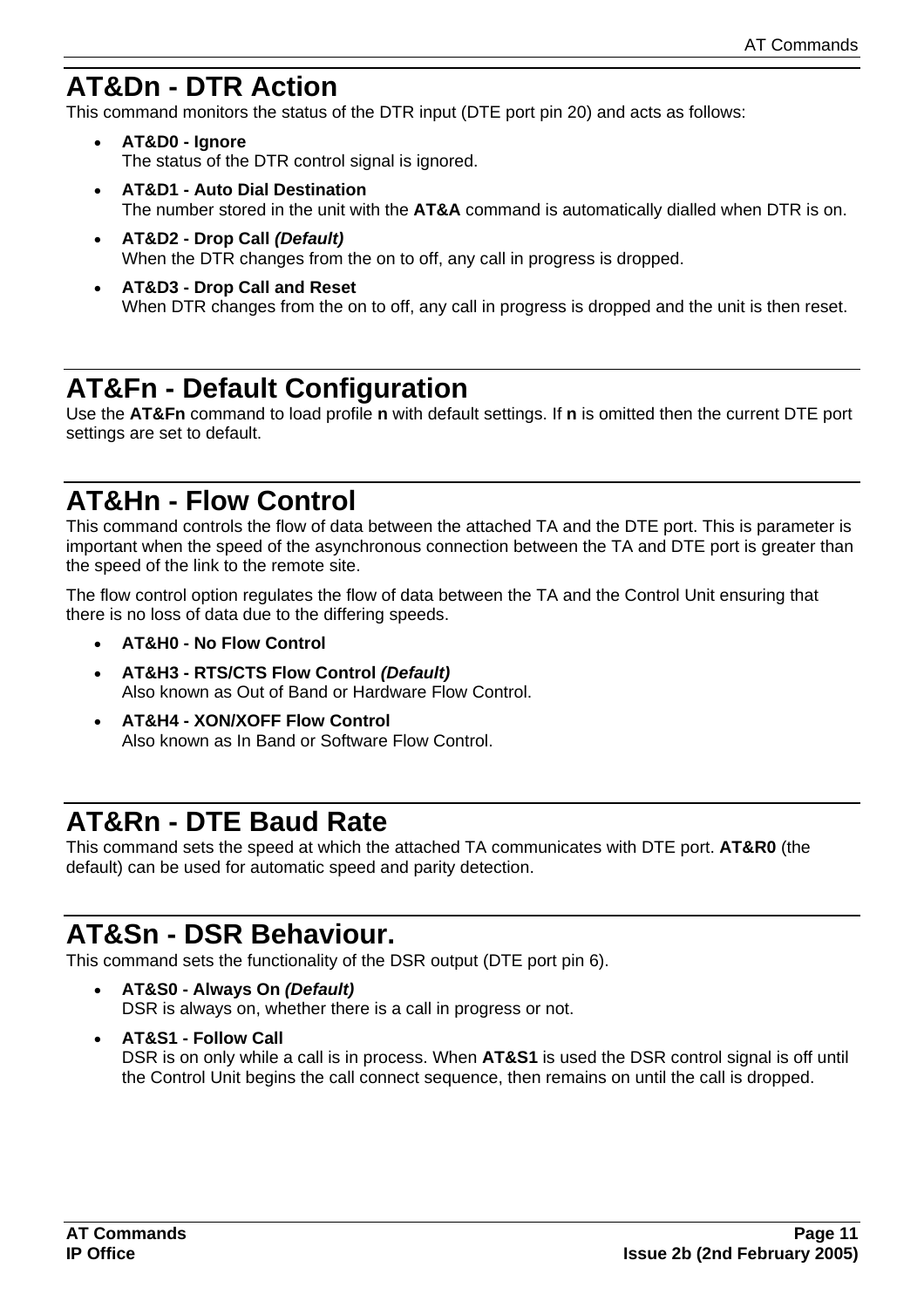### **AT&Vn - V.110 Rate**

This command sets the V.110 Rate Adaption speed which is to be used on the ISDN link.

- •**AT&V0 38k4 bps**
- •**AT&V1 19k2 bps**
- •**AT&V2 9600 bps** *(Default)*
- •**AT&V3 4800 bps**

### **AT&Wn - Save Current Configuration**

This command is used to save the current port settings to profile 0, 1 or 2. If no profile is specified then the settings are saved to profile 0.

### **AT\*A - Multi-Link Bandwidth Mode**

This command controls the method of multi-link bandwidth attempted.

- **AT\*A0 Maintain Two Calls** Forces the Control Unit to try to maintain two calls to the required destination permanently
- **AT\*A1 Add Second Call When Required** *(Default)* Add a second link only when the amount ofdata being transferred requiresadditional bandwidth

### **AT\*B - Multi-Link BACP Mode**

This command control whether the unit requests additional bandwidth via the PPP Bandwidth Allocation Protocol.

- **AT\*B0 Disable BACP Mode** *(Default)*
- **AT\*B1 Enable BACP Mode** Request additional bandwidth via PPP Bandwidth Allocation Protocol.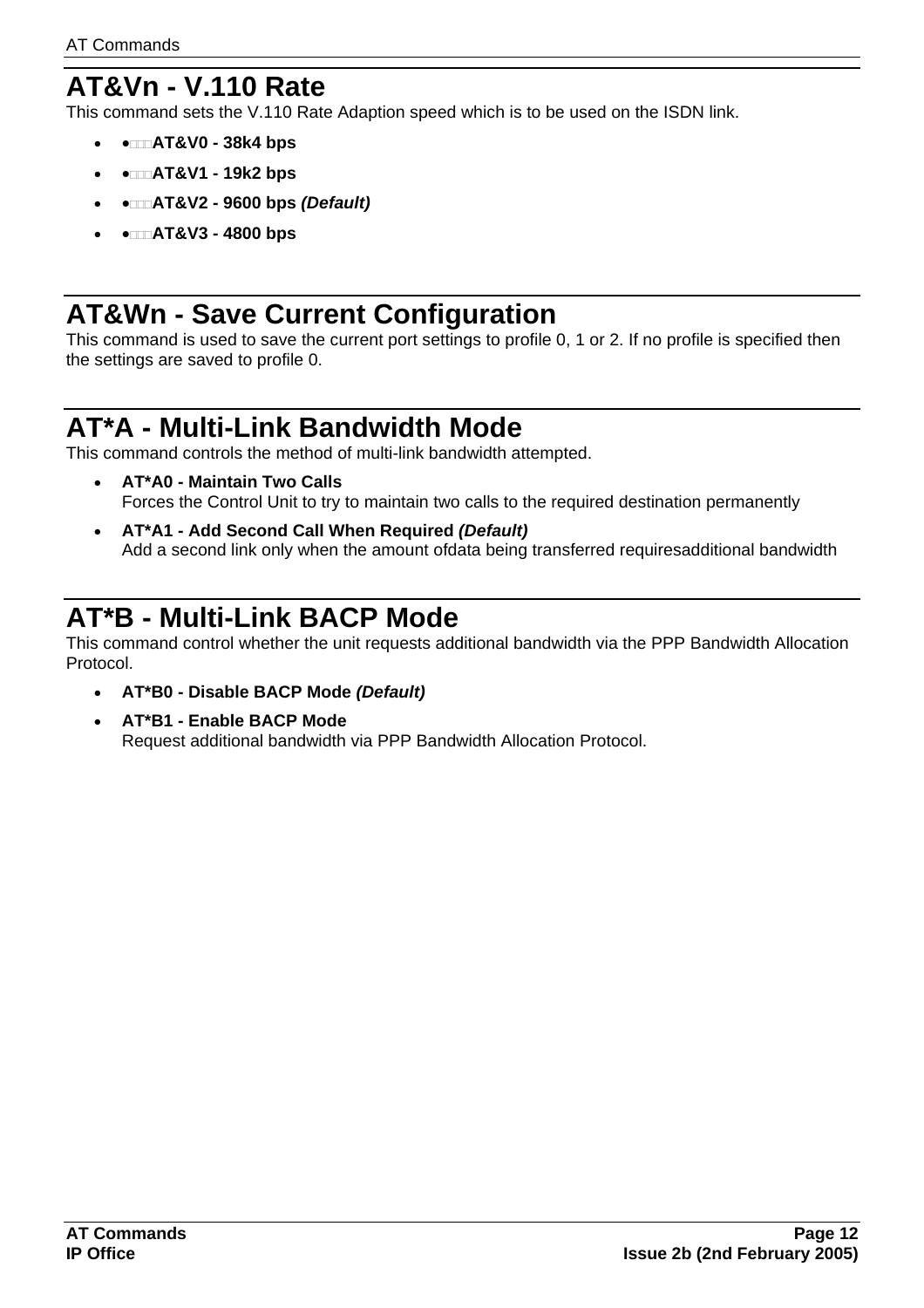## **Index**

**1** 19k2 bps 12 **3** 38k4 bps 12 **4** 4800 bps 12 **5** 56k/V.110 7 **9** 9600 bps 12 **A** Access DTE<sub>6</sub> Access 6 Add Second Call When Required 12 Always On 11 Answer Call 7 AT issuing 5 lists 7 set 6 AT 5, 6, 7 AT Command Mode 5 AT Commands Summary 7 AT Commands 7 AT&A entering 10 AT&A 7, 10, 11 AT&A01923123456 10 AT&B0 10 AT&B1 10 AT&B2 10 AT&Bn 7, 10 AT&C0 10 AT&C1 10 AT&C2 10 AT&Cn 7, 10 AT&D0 11 AT&D1 10, 11 AT&D2 11 AT&D3 11 AT&Dn 7, 11 AT&Fn Use 5, 11 AT&Fn 5, 7, 11 AT&H0 11 AT&H3 11 AT&H4 11 AT&Hn 7, 11 AT&R0 11 AT&Rn 7, 11 AT&S0 11 AT&S1 11 AT&Sn 7, 11 AT&V0 12

AT&V1 12 AT&V2 12 AT&V3 12 AT&Vn 7, 12 AT&Wn profiles 5 AT&Wn 5, 7, 12 AT\*A 12 AT\*A0 12 AT\*A1 12 AT\*An 7 AT\*B 12 AT\*B0 12 AT\*B1 12 AT\*Bn 7 ATA 7 ATB0 8 ATB1 8 ATB2 8 ATB20 8 ATB3 8 ATBn 7, 8 ATD following 8 ATD 7, 8 ATD 01923 123456 8 ATD 01923 123456@01 8 ATD 01923-123456 8 ATE 7, 8 ATE0 8 ATE1 8 ATH 7 ATI 7, 9 ATI0 9 ATI1 9 ATI2 9 ATI3 9 ATI9 9 ATO 7, 9 ATS 9 ATS0 Setting 7 value 7 ATS0 7 ATSn 7 ATSx 9 ATV0 10 ATV1 10 ATVn 7, 10 ATZ 10 ATZ2 10 ATZn use 5 ATZn 5, 7, 10 Auto Answer 7 Auto Dial Destination 11 Auto-Answer 9

AutoBaud 7 AutoDial 7 Avaya 6 **B Back** Data Transfer 9 Back 9 Back Space 9 Band Out 11 Band 11 Baud Rate 7 Bearer Capability 10 Bearer Capability Mode ISDN Switch 10 Bearer Capability Mode 10 Bps 7 **C** Carriage Return 9 Causes Control Unit 8 Causes 8 Command Mode 5, 9 **Configuration** Profiles 5 **Connecting** Terminal 5 Connecting 5 **Control** DCD<sub>10</sub> Control 6, 10 Control Unit causes 8 Forces 12 part 6 Control Unit 5, 6, 8, 9, 10, 11, 12 **D** Data Bits 6 Data Transfer back 9 Data Transfer 5, 9 Data Transfer Mode 5, 9 Datagrams 8 DCD controls 10 DCD 9, 10 DCD behaviour 7, 10 Default AT **Settings** Setting 6 Default AT Settings 6 Default Configuration 11

Default Values Set Profile 7 Default Values 7, 9 Dial 8, 11 Dial timeout 9 Digital Mode 10 Disable 8 Disable BACP Mode 12 Display TA Information 7 Drop Call 11 DSR 11 DSR behaviour 7, 11 DTE Access 6 instructs 8 DTE 5, 6, 7, 8, 9, 10, 11 DTE Baud Rate 11 DTE Character Echo 8 DTE Port Connection Settings 6 DTEDefault 6 DTR 7, 11 DTR Action 11 **E** Enable 8 Enable BACP Mode 12 Enter key 5 **Entering** AT&A 10 Entering 10 Error 10 Escape Sequence 5 Establish V.120 8 Establish 8 **F** Flow Control 6, 11 Follow Call 10, 11 Following ATD 8 Following 8 Forces Control Unit 12 Forces 12 **G** GSM Network 8 **H** Hardware Flow Control 11 **I** ID 9 Ignore 11 In Band 11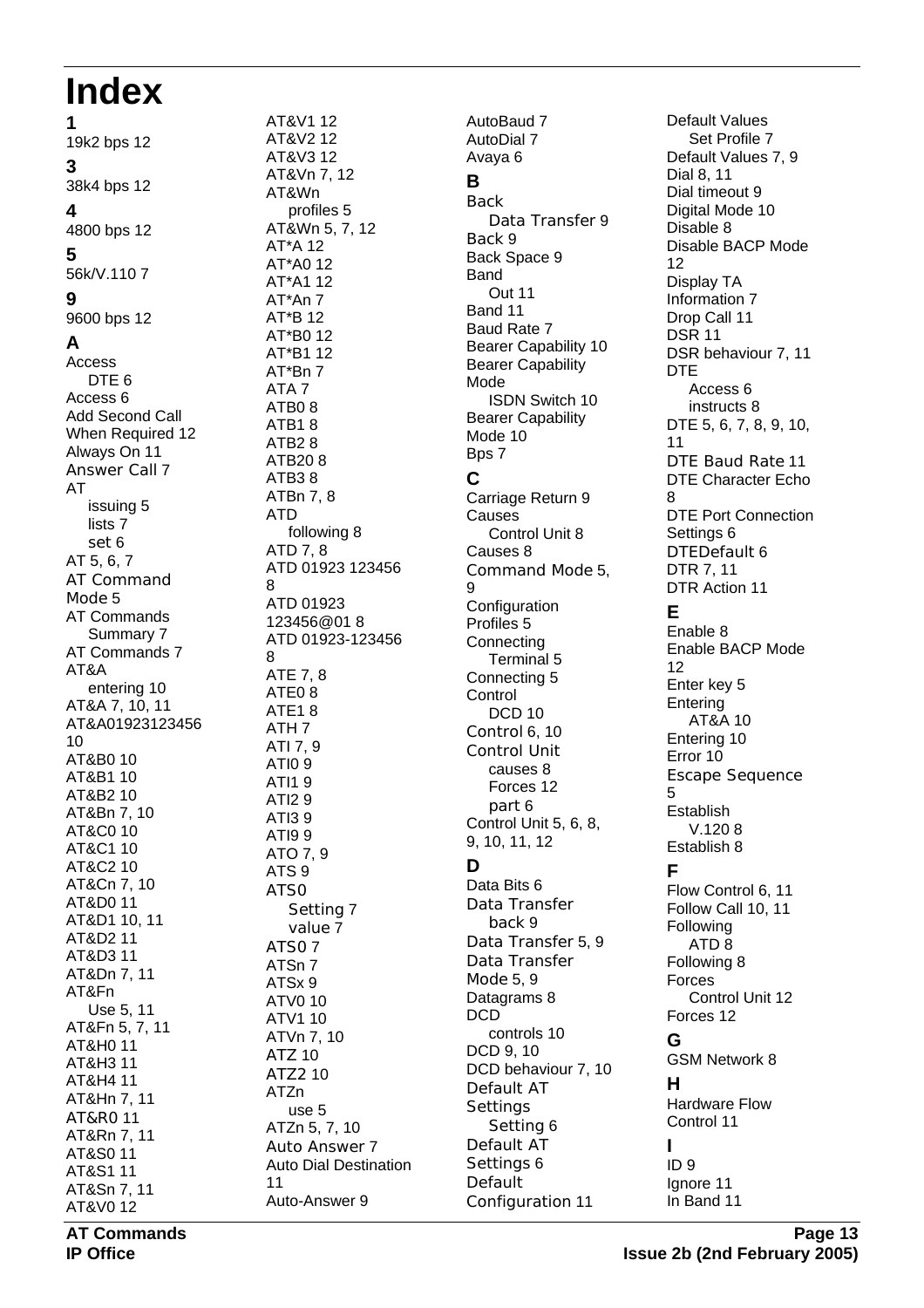#### AT Commands

Information 9 **Instructs** DTE<sub>8</sub> Instructs 8 Introduction 5 IP Office Control Unit 5 ISDN 8, 12 ISDN Switch Bearer Capability Mode 10 ISDN Switch 10 Issuing AT 5 Issuing 5 **K** KHz 10 **L** Line Feed 9 Lists AT 7 S-registers 9 Lists 7, 9 Load Profile 10

#### **M**

Maintain Two Calls 12 Manager application 6 MLPPP 7, 8 Mode 10 Multi Link Point Point Protocol 8 Multi Link Point 8 Multi-link BACP 7 Multi-Link BACP Mode 12 Multi-Link Bandwidth Mode 12

#### **N**

N 9, 10, 11 Network Alchemy Ltd  $\alpha$ No Flow Control 11 Normal 7

**S** S0 9

Numbered Datagrams 8 **O** Ofdata 12 OK 5, 10 ON 10 Out Band 11 **P** Part Control Unit's 6 Part 6 PC 5, 8 PCs 10 Play 9 Plug 9 Point Point Protocol 8 Point 8 Point Protocol Multi Link Point 8 Point 8 Point Protocol 8 Possible Values 7, 9 PPP 7, 8 PPP Bandwidth Allocation Protocol 12 Profiles AT&Wn 5 Profiles 5 Pulse Disconnect 10 **R** Recognised 5 Requiresadditional 12 Reset 11 Response Mode 10 Resume Session 9 Returns 5 RTS/CTS 7 RTS/CTS Flow Control 11

S1 9 S10 9 S12 9 S2 9 S3 9 S4 9 S5 9 S7 9 Save Current Configuration 12 Secs 9 Set AutoCall 7 Set AutoCall Destination 10 Set Bearer Capability 7 Set Mode 8 Set Profile Default Values 7 Set Profile 7 Set Response Mode 7, 10 Setting AT 6 ATS0 7 Default AT Settings 6 V.110 Rate Adaption 12 Setting 6, 7, 12 Software Flow Control 11 SourceNumbers 6 Speech Mode 10 S-register 7, 9 S-register 10 10 S-Register Configuration 9 S-registers lists 9 S-registers 9 Stop Bits 6 Summary AT Commands 7

Summary 7

**T** TA 5, 9, 11 TA's 8 **Terminal** connecting 5 Terminal 5 Terminal Adapter use 5 Terminal Adapter 5 Terminal Emulation Software 5 TTY 6 **U** UI 7 Un-numbered datagrams 8 Use AT&Fn 5, 11 ATZn 5 Terminal Adapter 5 Use 5, 11 **V** V.110 8, 10 V.110 Mode 10 V.110 Rate 7, 12 V.110 Rate Adaption sets 12 V.110 Rate Adaption 12 V.120 establish 8 V.120 8 V110 7 V120 7 Value ATS0 7 Value 7 Verbose Mode 10 VT100 6 **X** XON/XOFF 7 XON/XOFF Flow Control 11